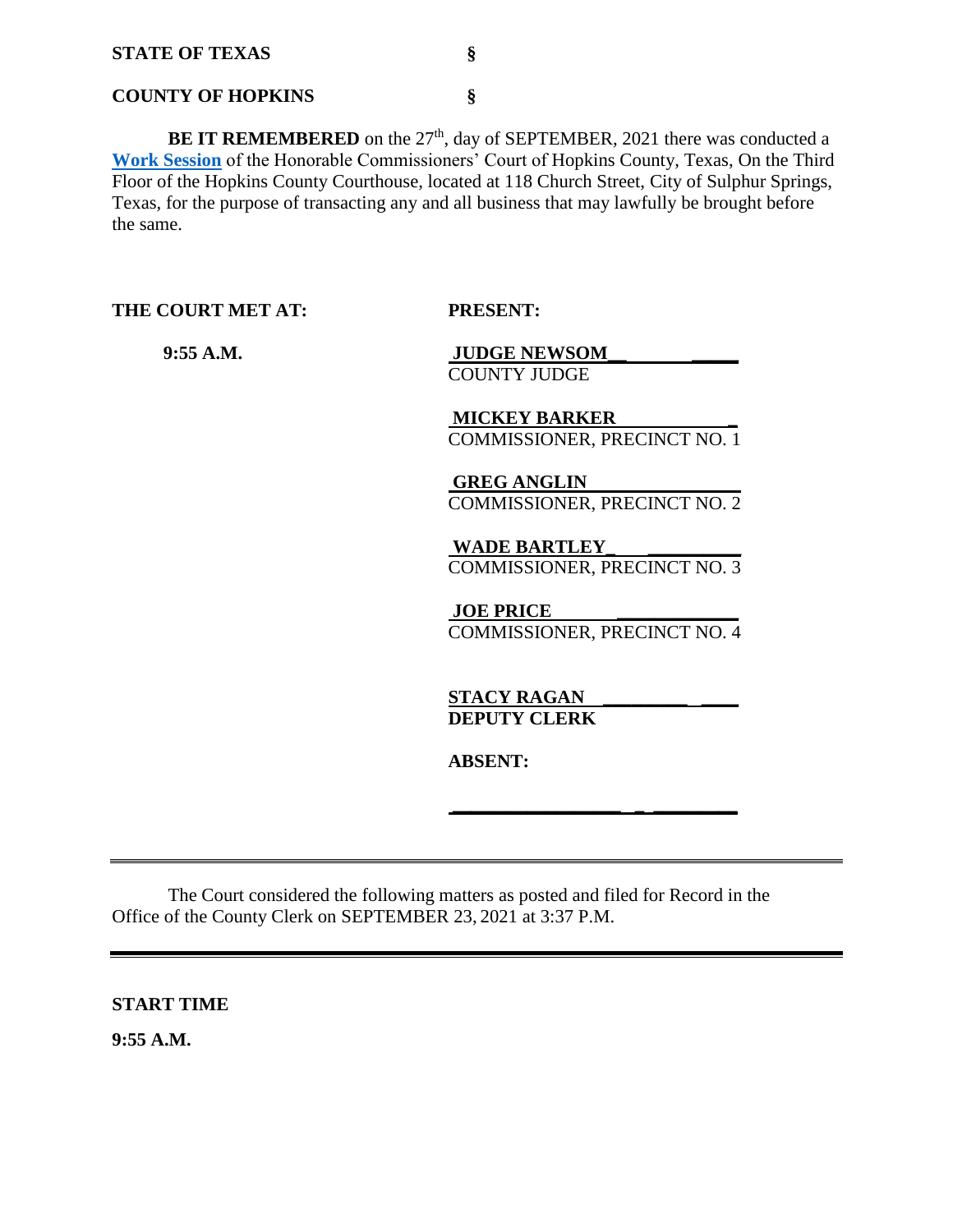### **COURT TO MEET WITH MARSHAL ENDSLEY TO DISCUSS THE COUNTY FIRE DEPARTMENT OPERATIONS, REVIEW OF REVENUE & EXPENDITURES, PROPOSED IMPROVEMENTS AND REPAIRS**

Marshal Andy Endsley Addressed Commissioners On Fire Activities In The County.

### **COURT TO MEET WITH SHERIFF LEWIS TATUM TO DISCUSS THE SHERIFF OPERATIONS, REVIEW OF REVENUE & EXPENDITURES, PROPOSED IMPROVEMENTS AND REPAIRS**

Sheriff Lewis Tatum And Chief Deputy Tanner Crump Updated The Court On Law Enforcement In The County.

### **COURT TO MEET WITH THE GENERAL MANAGER OF THE HOPKINS COUNTY CIVIC CENTER, TO DISCUSS THE CIVIC CENTER EVENTS, REPAIR AND IMPROVEMENTS AND A REVIEW OF REVENUES AND EXPENDITURES**

Lonnie Fox Addressed The Court On Civic Center Activities.

## **COURT TO MEET WITH THE ENVIRONMENTAL INSPECTOR INSPECTOR TO DISCUSS ENVIRONMENTAL CONCERNS**

Mike Matthews Addressed The Court On Environmental Concerns. John Berry Spoke Regarding Sludge Affecting His Home And Business.

#### **COURT TO DISCUSS SUBDIVISION REGULATIONS**

Steve Hudson And Tracy Smith Spoke About A Proposed Subdivision.

## **COURT TO MEET WITH TOM GLOSUP TO DISCUSS MAINTENANCE OF MCOUNTY BUILDINGS**

**NO ACTION TAKEN**

#### **BUDGET WORK SESSION (S)**

**NO ACTION TAKEN**